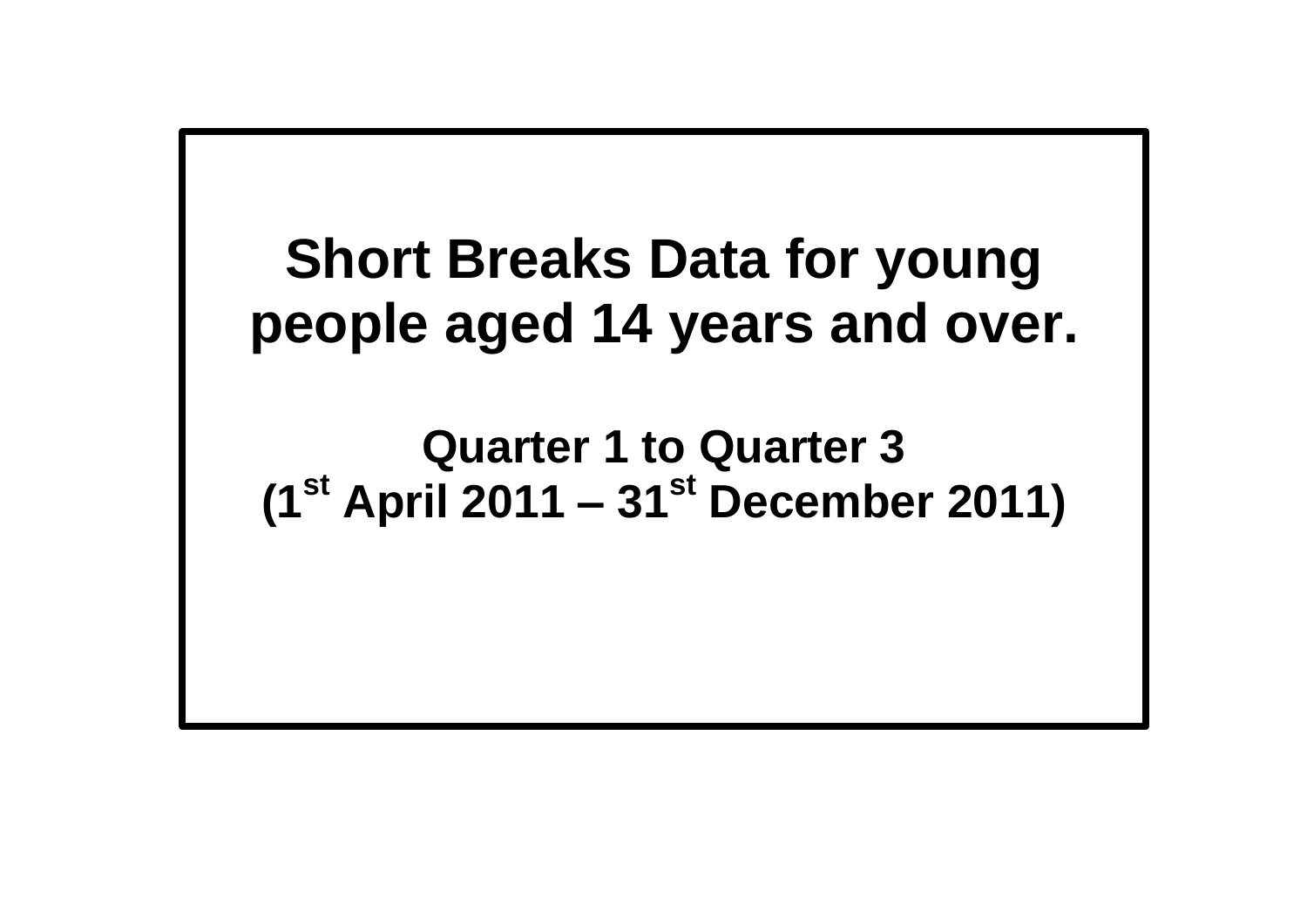## **Primary SEN Need**

**Breakdown of identified SEN needs (%).**



*The Primary SEN need is limited to the individual young person.*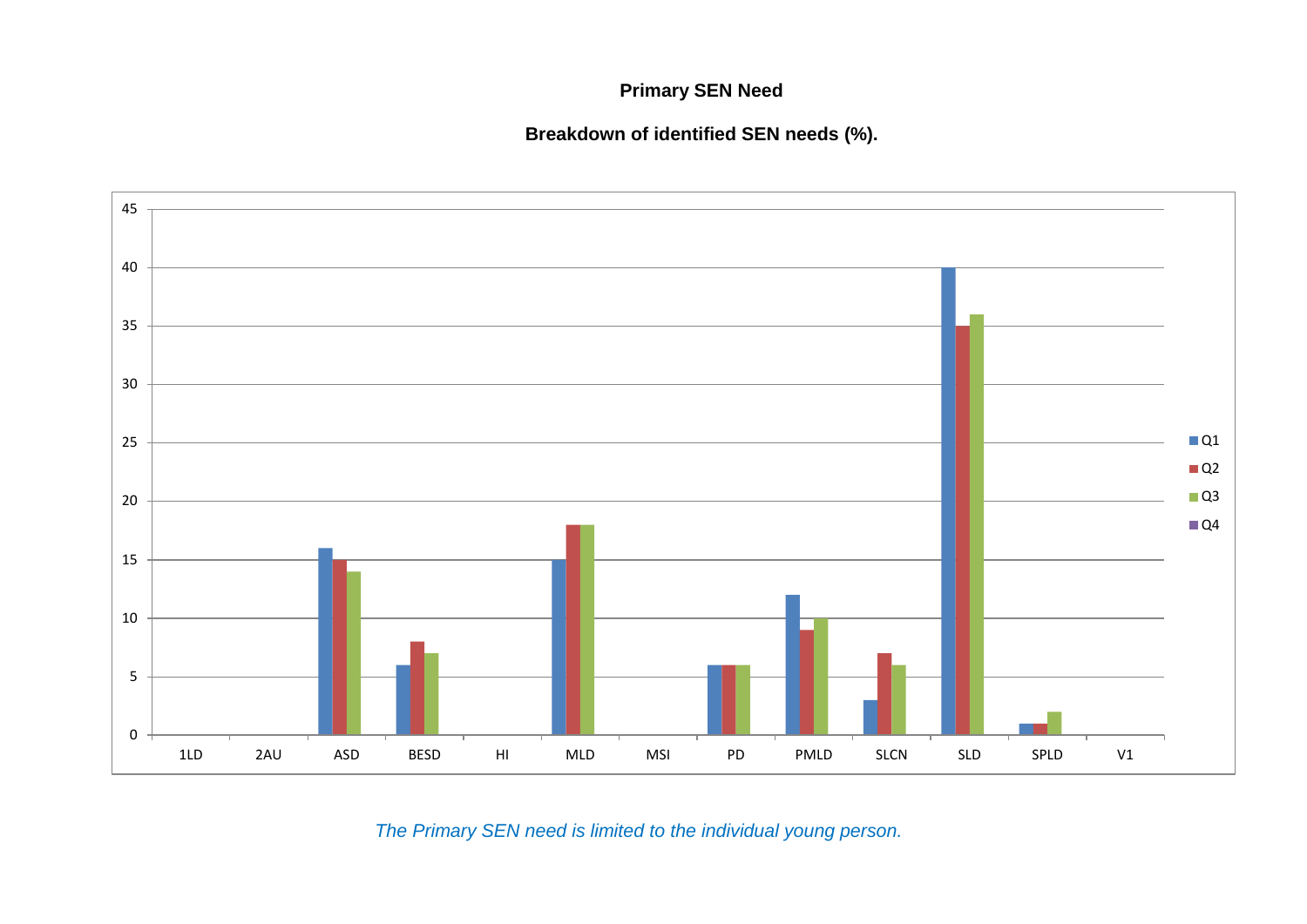**Primary Medical Need**

**Breakdown of medical needs identified by providers (%).**



*There is not necessarily only one medical need/young person as each individual provider may identify different medical needs for an individual young person in their specific setting*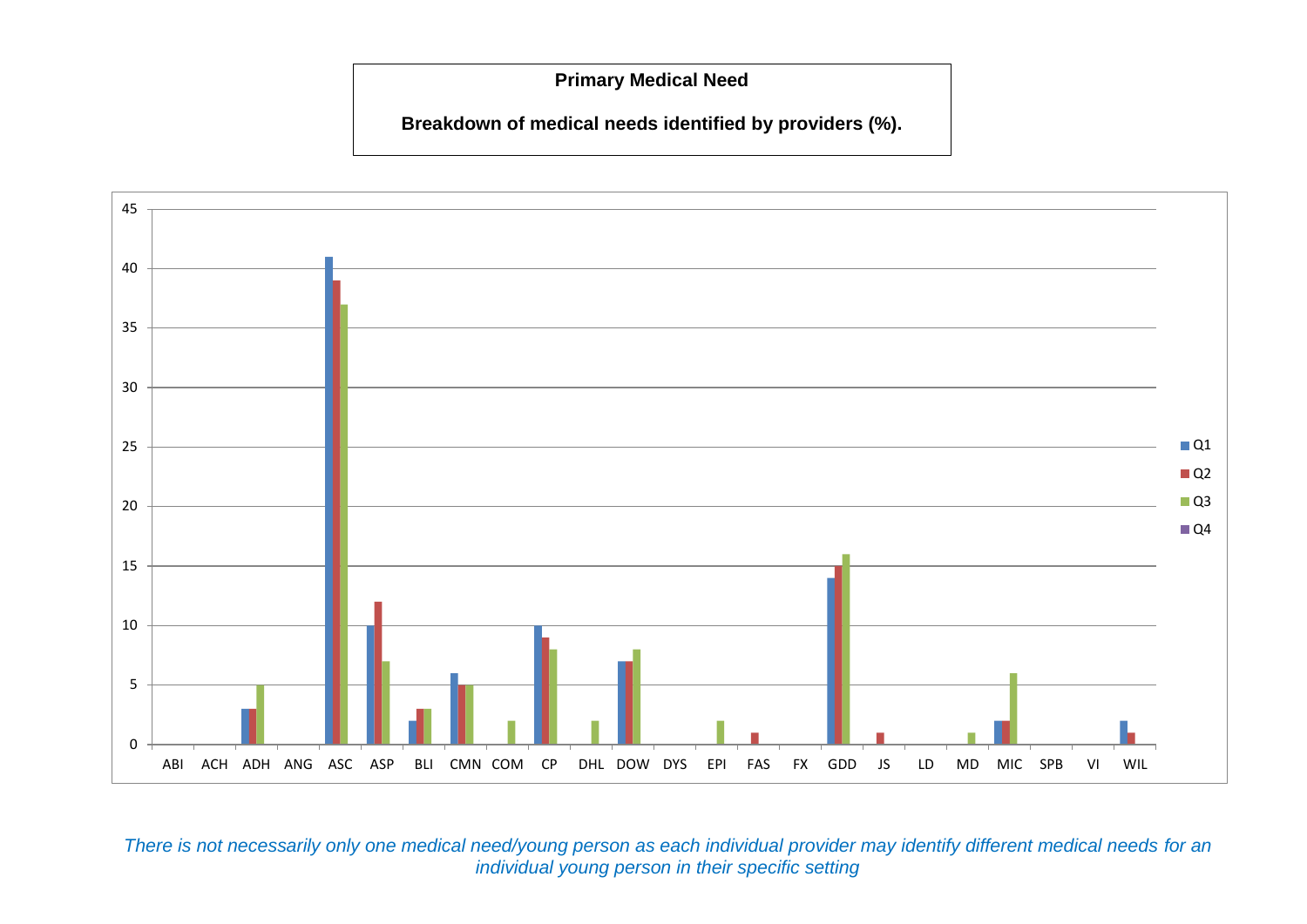

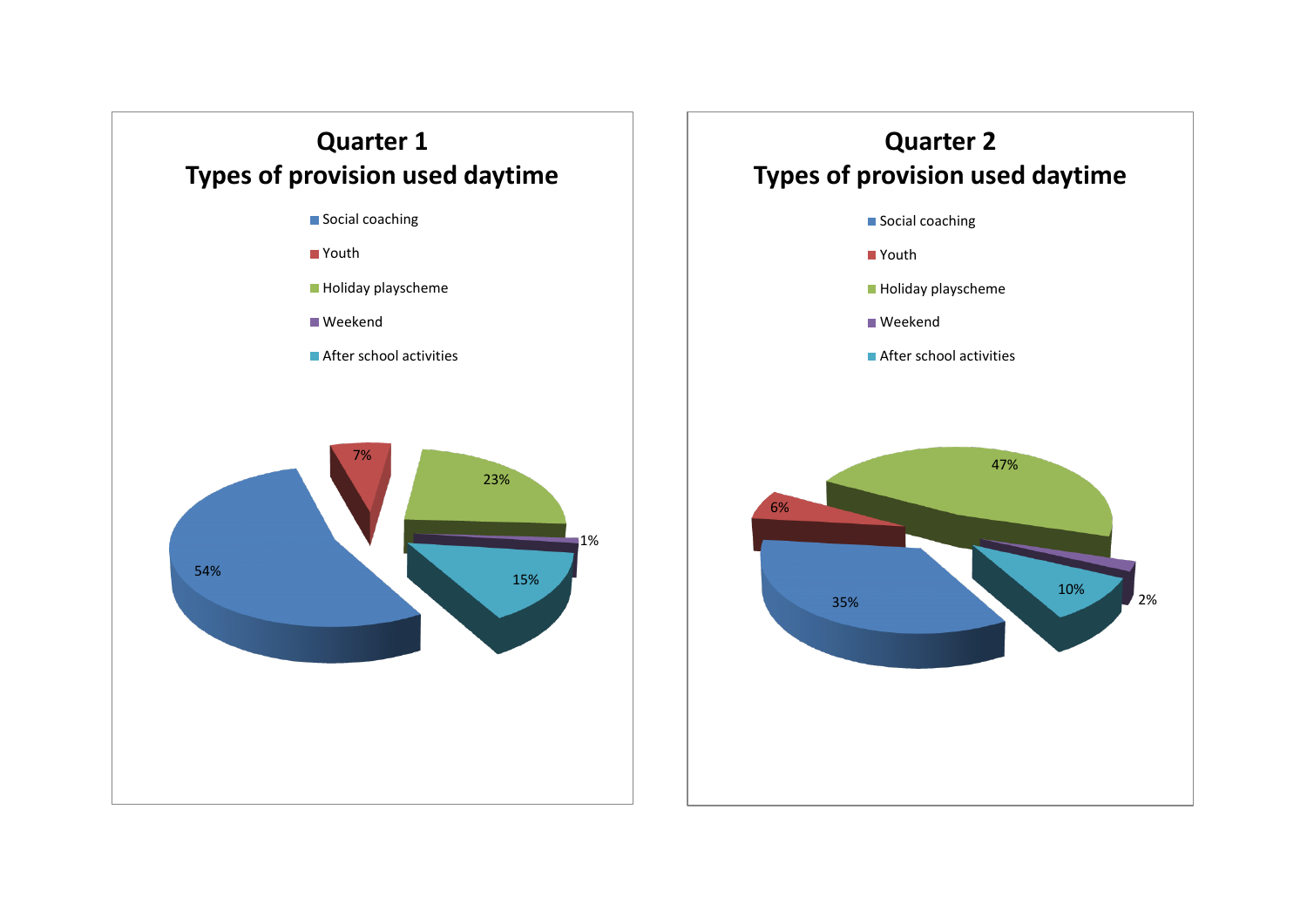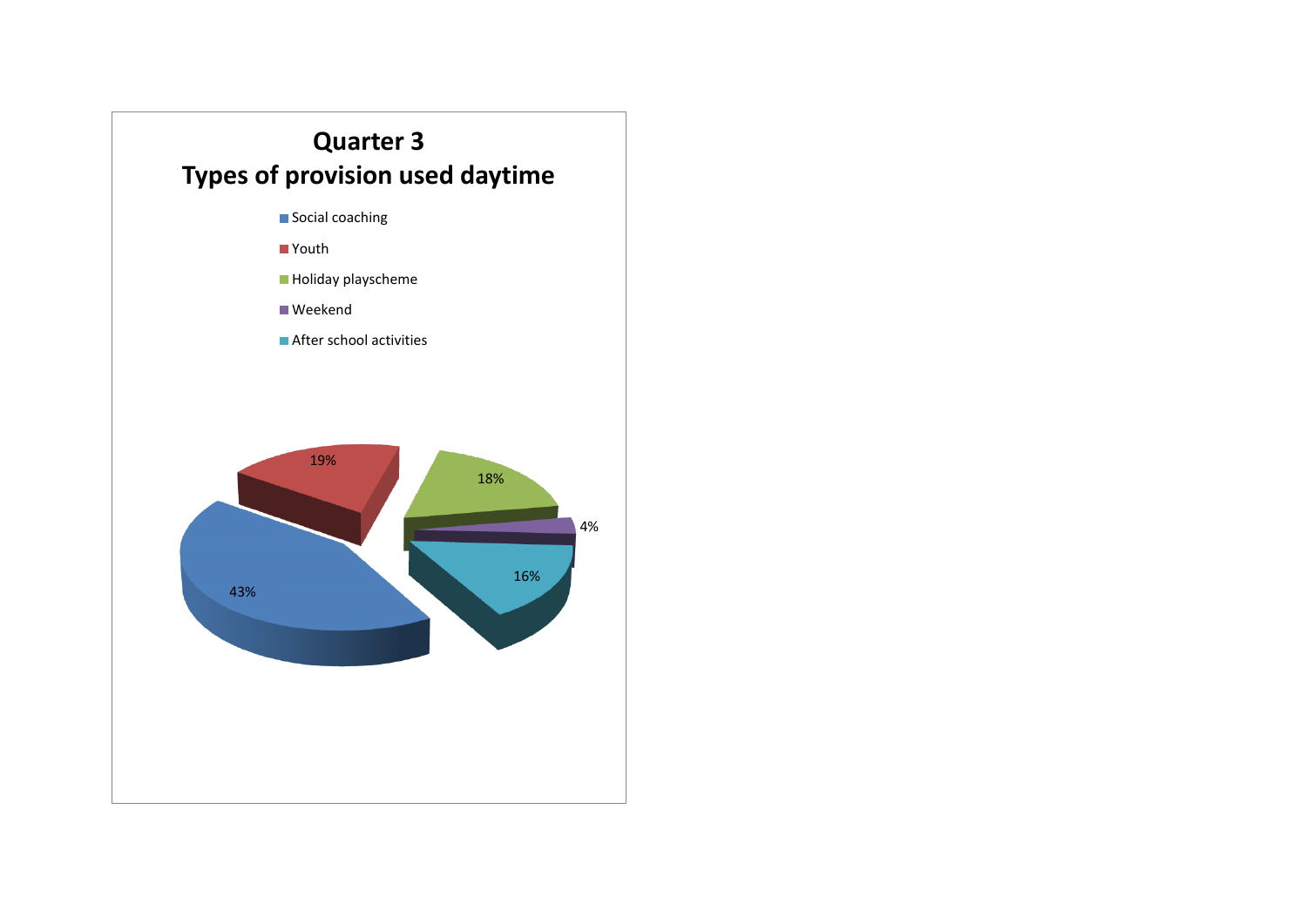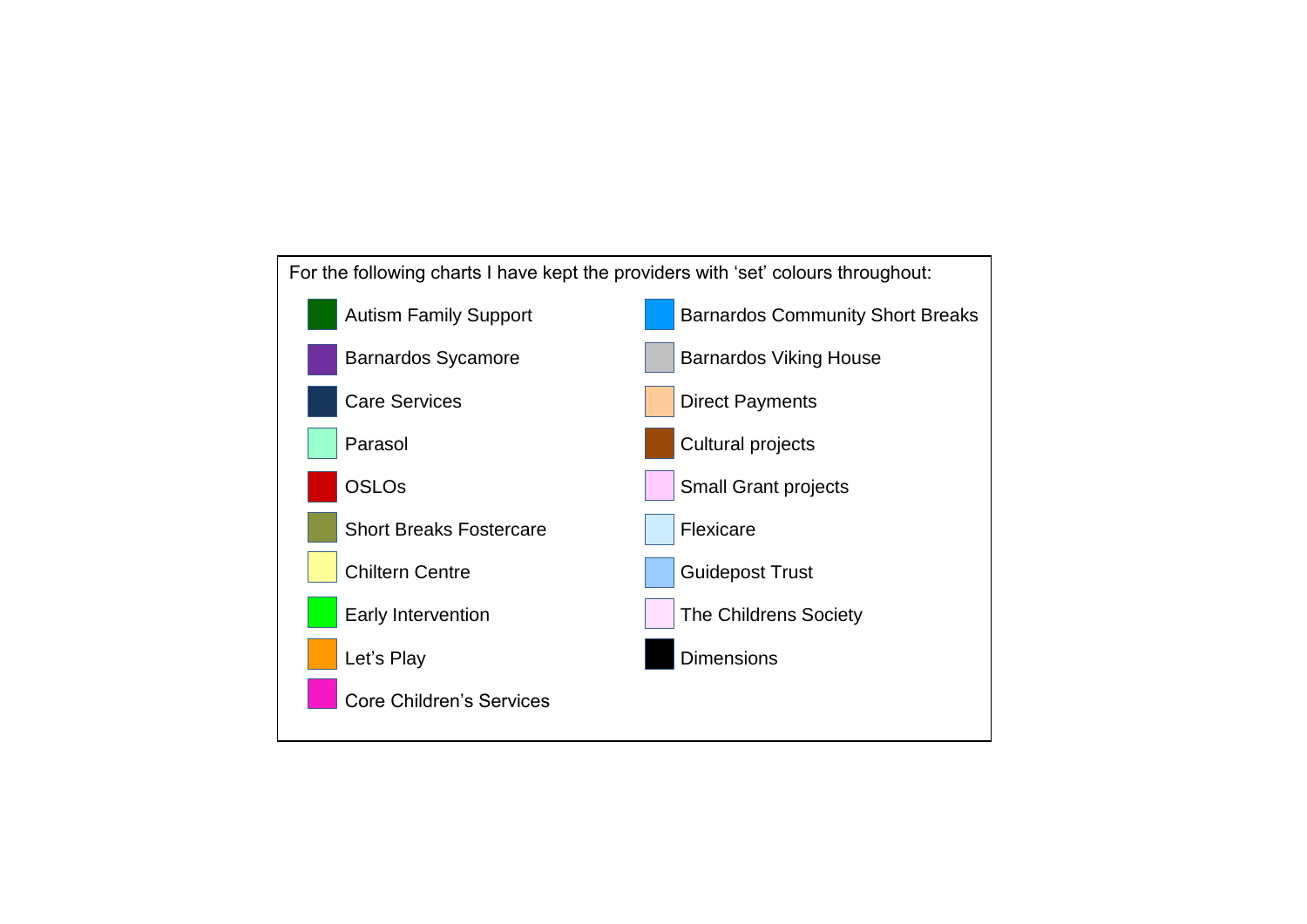**Comparison of use of youth providers (Quarter 1 to Quarter 3)**